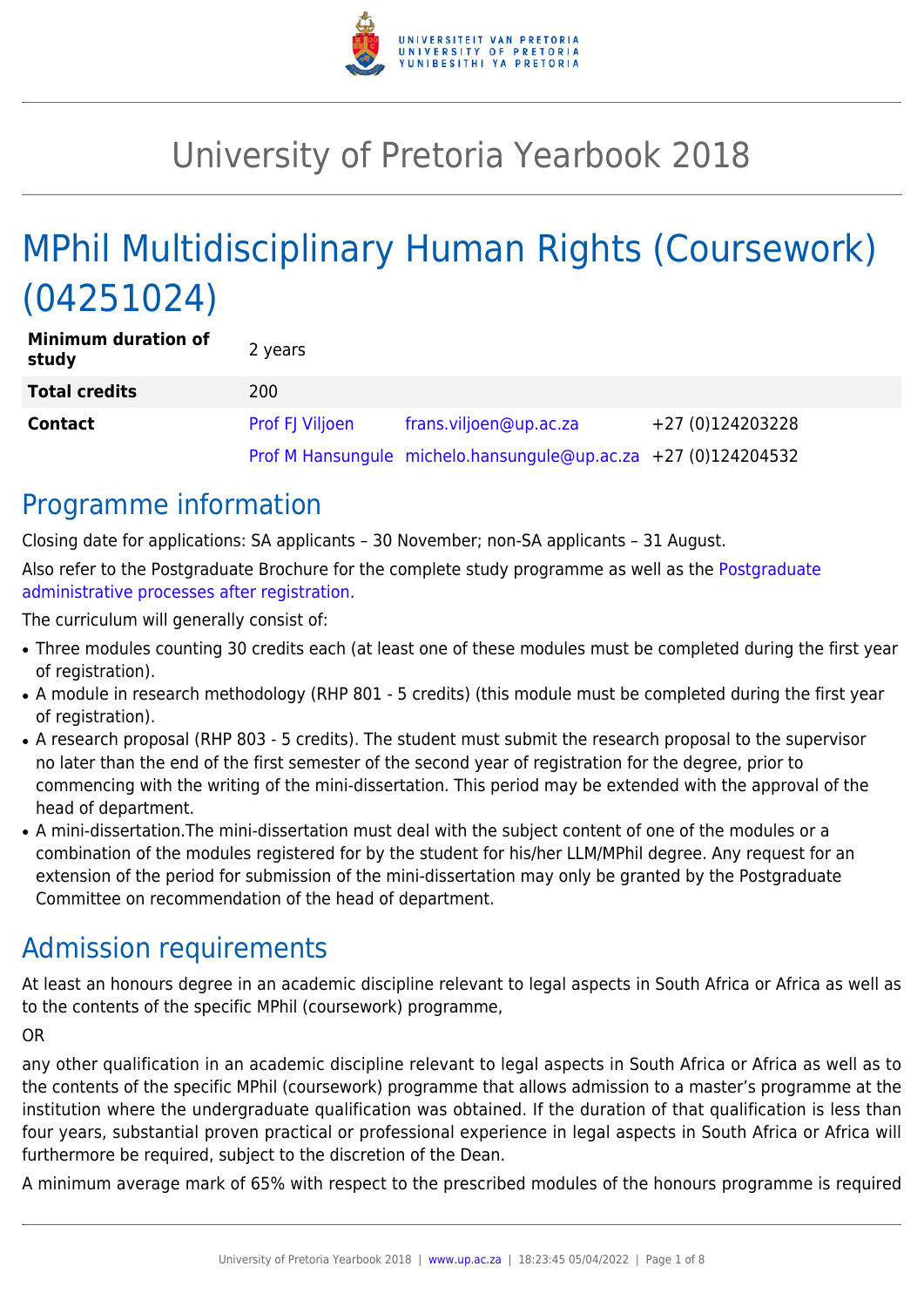

for admission to the MPhil coursework programmes.

Where an average of below 65% is achieved, the student may be admitted on recommendation of the relevant head of department after consultation with the programme coordinator and consideration of other merits (eg relevant professional experience; the applicant's performance in undergraduate modules related to the particular MPhil; the candidate's performance in independent research essays or similar components) and/or an admission examination.

Linguistic competence, primarily in English; foreign applicants who did not complete undergraduate studies through the medium of English must show proof of competence in English at a minimum average level of 6 out of 10 for IELTS or a minimum total score of 83 in TOEFL calculated as follows: reading 21, listening 17, speaking 23 and writing 22. In any other instance where there is doubt as to the English linguistic competence of an applicant, the Dean may require the same proof as prescribed for foreign applicants.

Foreign qualifications are subject to SAQA evaluation. (Some MPhil coursework programmes or modules as indicated in the yearbook may only be available to students who hold a relevant South African qualification.)

Even though a student may comply with the above requirements, the Dean may, on the recommendation of the head of department presenting a specific degree or module, refuse to accept a prospective student for any MPhil programme if such a student's performance in the chosen modules or field of study during undergraduate study was not satisfactory. Alternatively, the Dean could set additional requirements with a view to admission.

### Other programme-specific information

#### **Mini-dissertation**

- The mini-dissertation must comprise 13 000 15 000 words including footnotes but excluding the list of contents and the bibliography
- The examination copies of the mini-dissertation to send out to the external examiners must be submitted to Student Administration not later than the end of October for the Autumn Graduation Ceremony, end of April for the Spring Graduation Ceremony. A final electronic version must be submitted to Student Administration on or before 15 February for the Autumn Graduation Ceremony, 15 July for the Spring Graduation Ceremony after the evaluation of the examination copies of the mini-dissertation to comply with degree requirements.

### Examinations and pass requirements

In the event of having failed all modules during a particular year of study, a student will only be allowed to continue with his/her studies with the consent of the Postgraduate Committee.

Although no supplementary examination will be granted with regard to LLM and MPhil modules, the General Regulations and rules apply with regard to special and ancillary examinations.

### Research information

The relevant head of department must recommend a supervisor and title for a mini-dissertation and these must be approved by the Postgraduate Committee. The mini-dissertation must be assessed and finalised as set out in the Faculty Board-approved LLM/MPhil Policy Document of the Faculty.

Mini-dissertations, where required, must be submitted in the format determined by the supervisor and approved by the Postgraduate Committee. The supervisor may likewise, subject to the approval of the Postgraduate Committee, also determine the research topic and the scope of the proposed research. (Refer to the [Faculty of](http://www.up.ac.za/media/shared/10/ZP_Files/faculty-regulations-for-the-mini-dissertation.zp124872.pdf)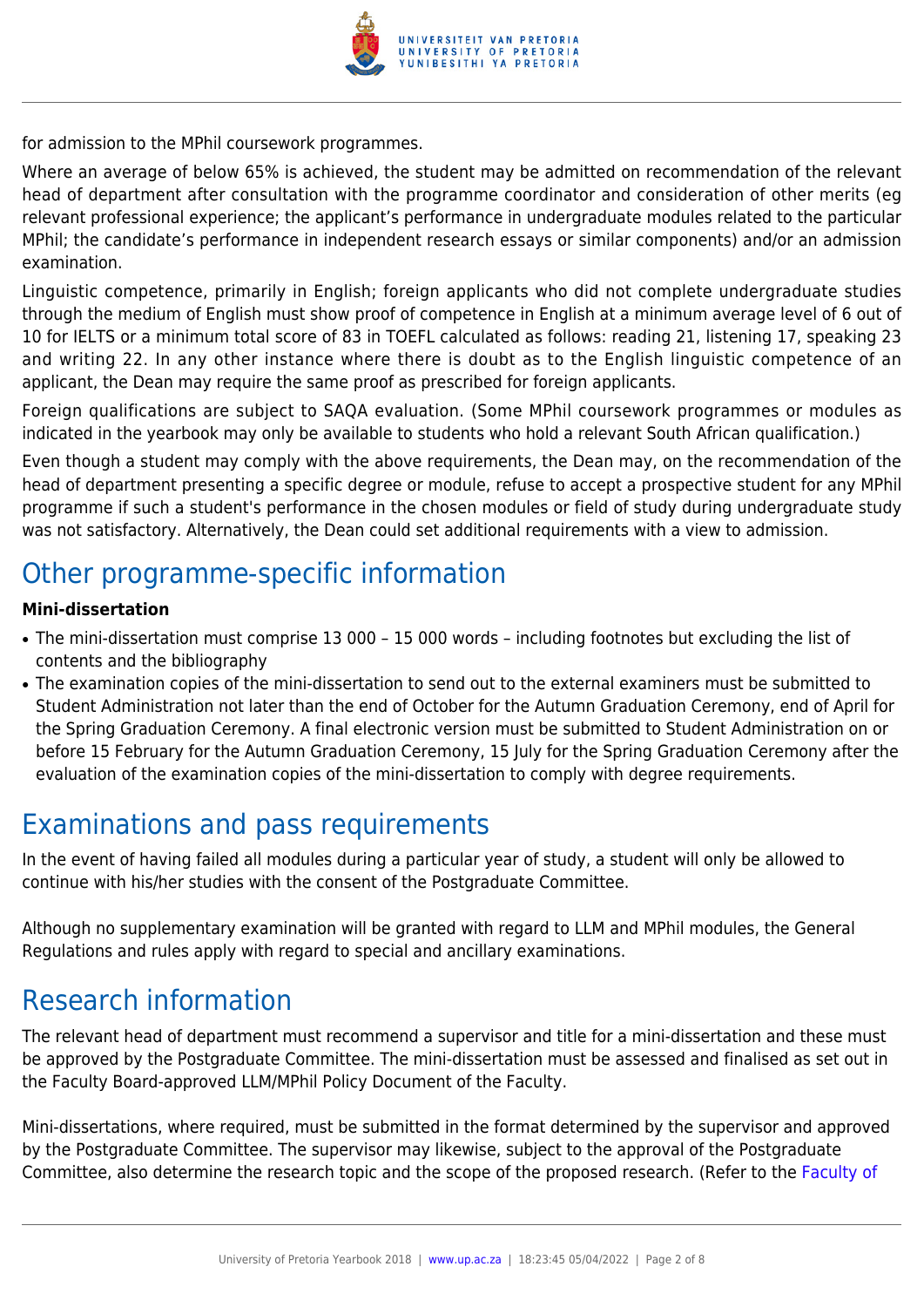

[Law regulations regarding mini-dissertations](http://www.up.ac.za/media/shared/10/ZP_Files/faculty-regulations-for-the-mini-dissertation.zp124872.pdf) and also [Postgraduate administrative processes brochure for the](http://www.up.ac.za/media/shared/10/ZP_Files/post-graduate-administrative-processes-brochures-for-the-faculty-web.zp124870.pdf) [Faculty](http://www.up.ac.za/media/shared/10/ZP_Files/post-graduate-administrative-processes-brochures-for-the-faculty-web.zp124870.pdf))

# Pass with distinction

For the degree to be awarded with distinction a student must obtain an average of at least 75% for all the coursework modules, as well as a minimum of 75% for the mini-dissertation. The modules must have been written for the first time.

# General information

#### **Period of registration**

The duration of the programme will in general be four semesters (2 years) but may be completed within two semesters (1 year) where possible, subject to fulfilment of all the requirements for the degree and payment of the full amount prescribed for the MPhil degree. Programmes may also be structured to allow for one year of study only. The one- or two-year period may only be extended by the Postgraduate Committee on recommendation of the Head of Department based on good reason shown and if it is clear that the student will be able to complete the programme in a further year of study.

#### **Language of tuition**

The official language of tuition is English. However, should circumstances allow it, an master's module may be presented in Afrikaans. The dean, in consultation with the relevant head of department, determines the language of tuition.

#### **Limiting of modules on offer in a particular academic year and availability to foreign students**

The Dean may on recommendation of the relevant head of a department limit the number of students to be allowed to register for any MPhil programme or module. Where such limitation applies, prospective students must be informed about the limitation when they apply. Where the Dean allows such a limitation, the head of the department must, in consultation with the relevant programme coordinator, select students who otherwise comply with the admission requirements for an MPhil coursework degree, according to the following selection guidelines:

- 1. General academic performance in the undergraduate degree; specific academic performance in undergraduate degree module(s) directly related to the particular MPhil; and academic performance in independent research essays or similar components.
- 2. Any academic qualifications other than the prescribed undergraduate degree.
- 3. Relevant practical experience and training.
- 4. Diversity.
- 5. Whether the relevant MPhil is the applicant's first choice.
- 6. Where an admission examination is prescribed, the results of such examination may be considered in addition to the above criteria.
- 7. Date on which a complete application was received (only complete applications will be considered incomplete applications will be set aside and will not be considered until a complete application is received).

Where applicants satisfy the criteria set out above, applicants will in general be accepted on a date-of-receipt order of preference.

### **Re-registration for modules**

A student may not register more than twice for the same module. In order to pass a module the student must obtain a final mark of 50%.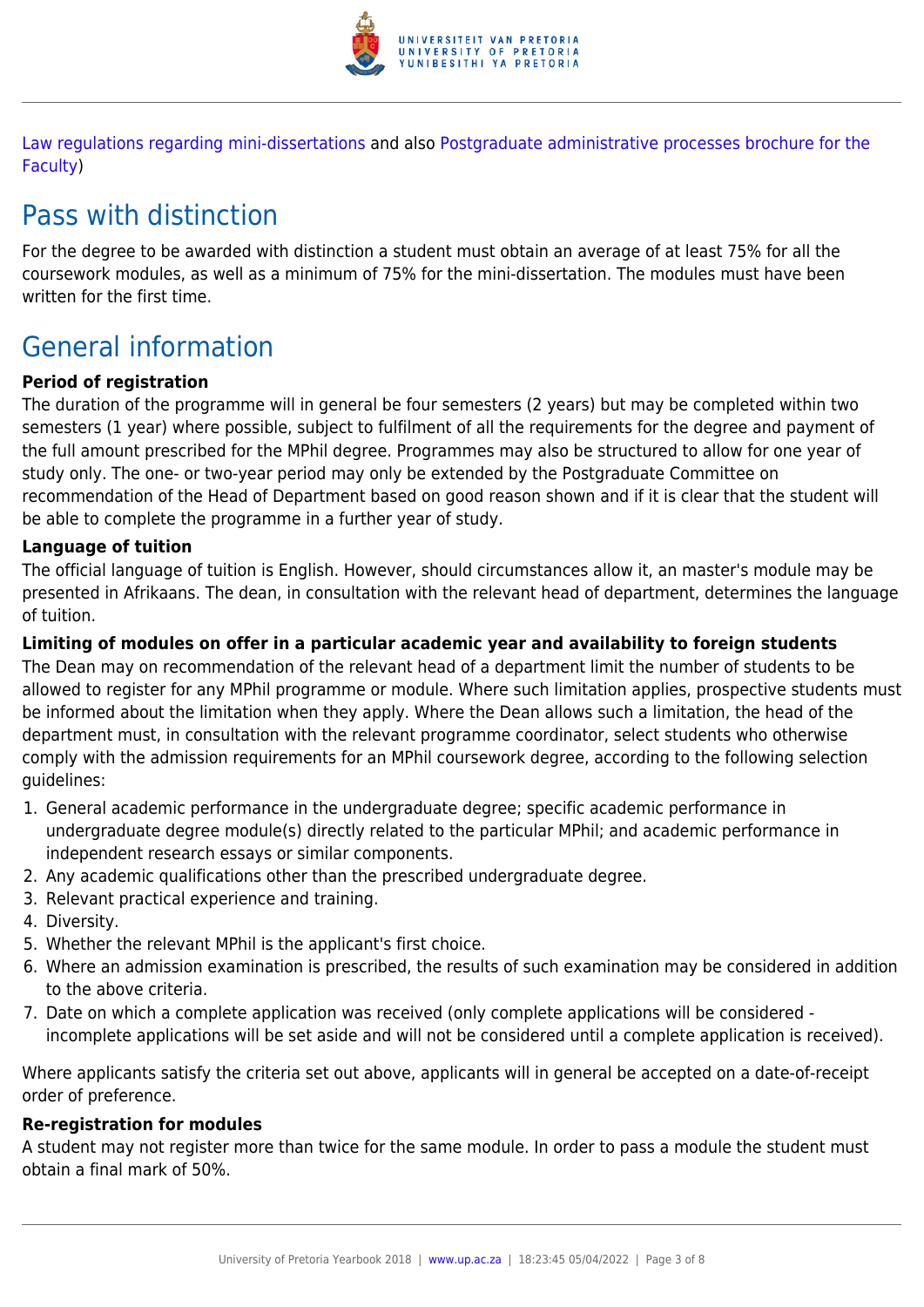

## Curriculum: Year 1

**Minimum credits: 100**

### **Core modules**

#### **Law and sustainable development 801 (LRD 801)**

| <b>Module credits</b>         | 30.00                          |
|-------------------------------|--------------------------------|
| <b>Prerequisites</b>          | No prerequisites.              |
| <b>Contact time</b>           | 2 lectures per week            |
| <b>Language of tuition</b>    | Module is presented in English |
| <b>Department</b>             | Jurisprudence                  |
| <b>Period of presentation</b> | Semester 1                     |

#### **Module content**

This module is an introduction to the Law and Sustainable Development discipline. Using a "systems" approach, the module exposes students to the complexities of development given globalisation, the separation of powers, and international public interest / human rights law. Three core subsystems (politics, economics and law) are considered, to make the case for a multidisciplinary but integrated development model. In this model, the law, judiciary and legal practitioners play a primary role to galvanise and shape development policy and a secondary role to redress infractions and omissions. Students will consider development in a post-WWII context and the paradigms that have shaped the thinking, policies, programmes and practices adopted by nation states to advance the aspirations and legal obligations set out in international, regional and national human rights instruments. The module content includes:

- i. Development in a Post-World War II context;
- ii. Institutional economics;
- iii. Foreign investment and Law and Sustainable Development; and
- iv. Practical considerations in Law and Sustainable Development.

#### **Global perspectives on law, justice and development 802 (LRD 802)**

| <b>Module credits</b>         | 30.00                                       |
|-------------------------------|---------------------------------------------|
| <b>Prerequisites</b>          | No prerequisites.                           |
| <b>Contact time</b>           | 2 lectures per week                         |
| <b>Language of tuition</b>    | Afrikaans and English are used in one class |
| <b>Department</b>             | Jurisprudence                               |
| <b>Period of presentation</b> | Semester 1 or Semester 2                    |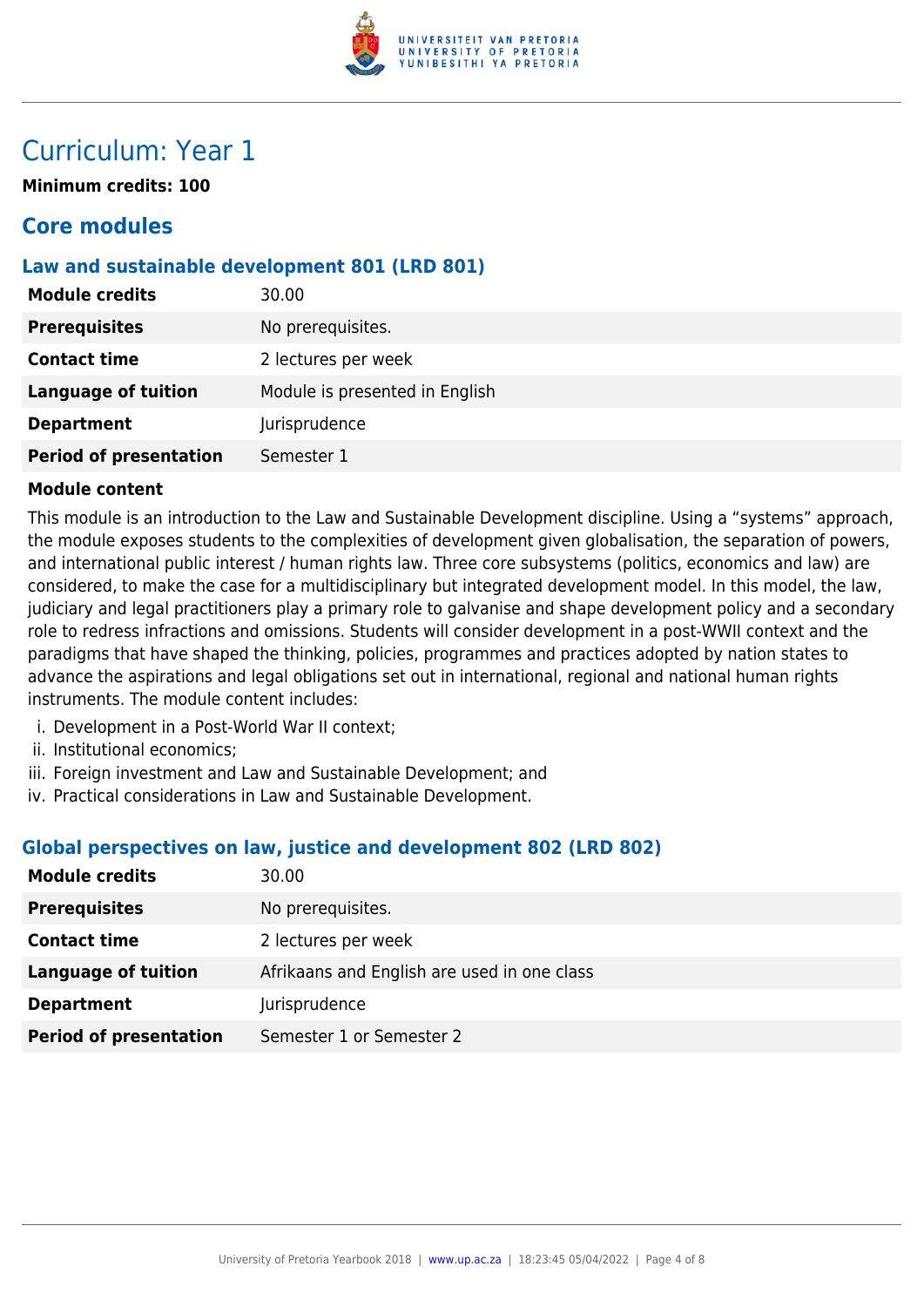

#### **Module content**

This module deals with the following aspects:

- (a) Post-structural/postmodern legal theory
- (b) Post-colonial legal theory
- (c) Feminist legal theory
- (d) Application within a developmental context

#### **Multidisciplinary human rights 801 (MHR 801)**

| <b>Module credits</b>         | 30.00                                       |
|-------------------------------|---------------------------------------------|
| <b>Prerequisites</b>          | No prerequisites.                           |
| <b>Contact time</b>           | 2 lectures per week                         |
| <b>Language of tuition</b>    | Afrikaans and English are used in one class |
| <b>Department</b>             | Centre for Human Rights                     |
| <b>Period of presentation</b> | Semester 1                                  |

#### **Module content**

A combination of at least seven of the following topics:

- (a) The state, democracy and human rights
- (b) International relations and human rights
- (c) History of human rights, including "grassroots narratives"
- (d) Human rights in visual media (art and film)
- (e) Human rights in literature
- (f) Human rights fact-finding and reporting; human rights journalism
- (g) Human rights and HIV/Aids
- (h) Medicine, medical ethics and human rights
- (i) Civil society, "grassroots movements" and human rights
- (j) Poverty and human rights
- (k) Globalisation and human rights
- (l) Human rights and social change
- (m) Social science research and human rights
- (n) Tradition, religion and human rights
- (o) Gender and human rights
- (p) Transitional justice, reconciliation and justice

#### **Post-apartheid jurisprudence 801 (PAJ 801)**

| 30.00                                       |
|---------------------------------------------|
| No prerequisites.                           |
| 2 lectures per week                         |
| Afrikaans and English are used in one class |
| Jurisprudence                               |
| Semester 1                                  |
|                                             |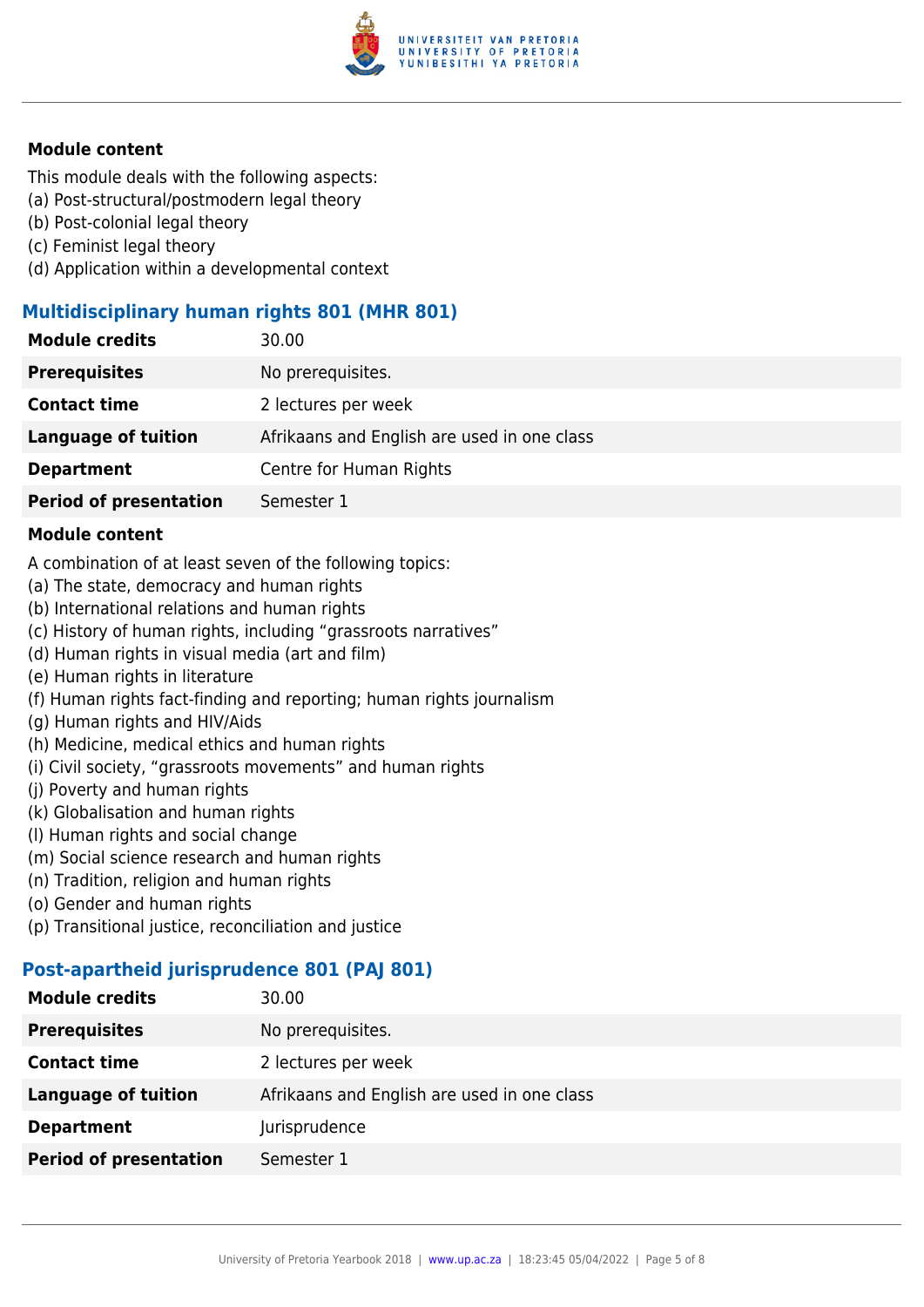

#### **Module content**

This module deals with the following aspects:

- (a) Transformative constitutionalism
- (b) Post-apartheid jurisprudence
- (c) Law, memory, reconciliation and reparation

#### **Research methodology 801 (RHP 801)**

| <b>Module credits</b>         | 5.00                           |
|-------------------------------|--------------------------------|
| <b>Prerequisites</b>          | No prerequisites.              |
| <b>Contact time</b>           | 8 seminars                     |
| <b>Language of tuition</b>    | Module is presented in English |
| <b>Department</b>             | Jurisprudence                  |
| <b>Period of presentation</b> | Semester 1 or Semester 2       |
|                               |                                |

#### **Module content**

- (a) Planning and organising a research project
- (b) Drafting a research proposal: Hypotheses and research question
- (c) Theory in research and methodological approaches to legal research
- (d) Language
- (e) Citation and ethics of citation
- (f) Drafting of chapters and presentation

#### **Socio-economic rights in the South African Constitution 802 (SRC 802)**

#### **Module content**

An analysis of the theory and practice of constitutional socio-economic rights in South Africa, with a specific focus on litigation and legal activism in this respect.

#### **Socio-economic rights under comparative and international law 801 (SRI 801)**

| <b>Module credits</b>      | 30.00                                       |
|----------------------------|---------------------------------------------|
| <b>Prerequisites</b>       | No prerequisites.                           |
| <b>Contact time</b>        | 2 lectures per week                         |
| <b>Language of tuition</b> | Afrikaans and English are used in one class |
| <b>Department</b>          | Centre for Human Rights                     |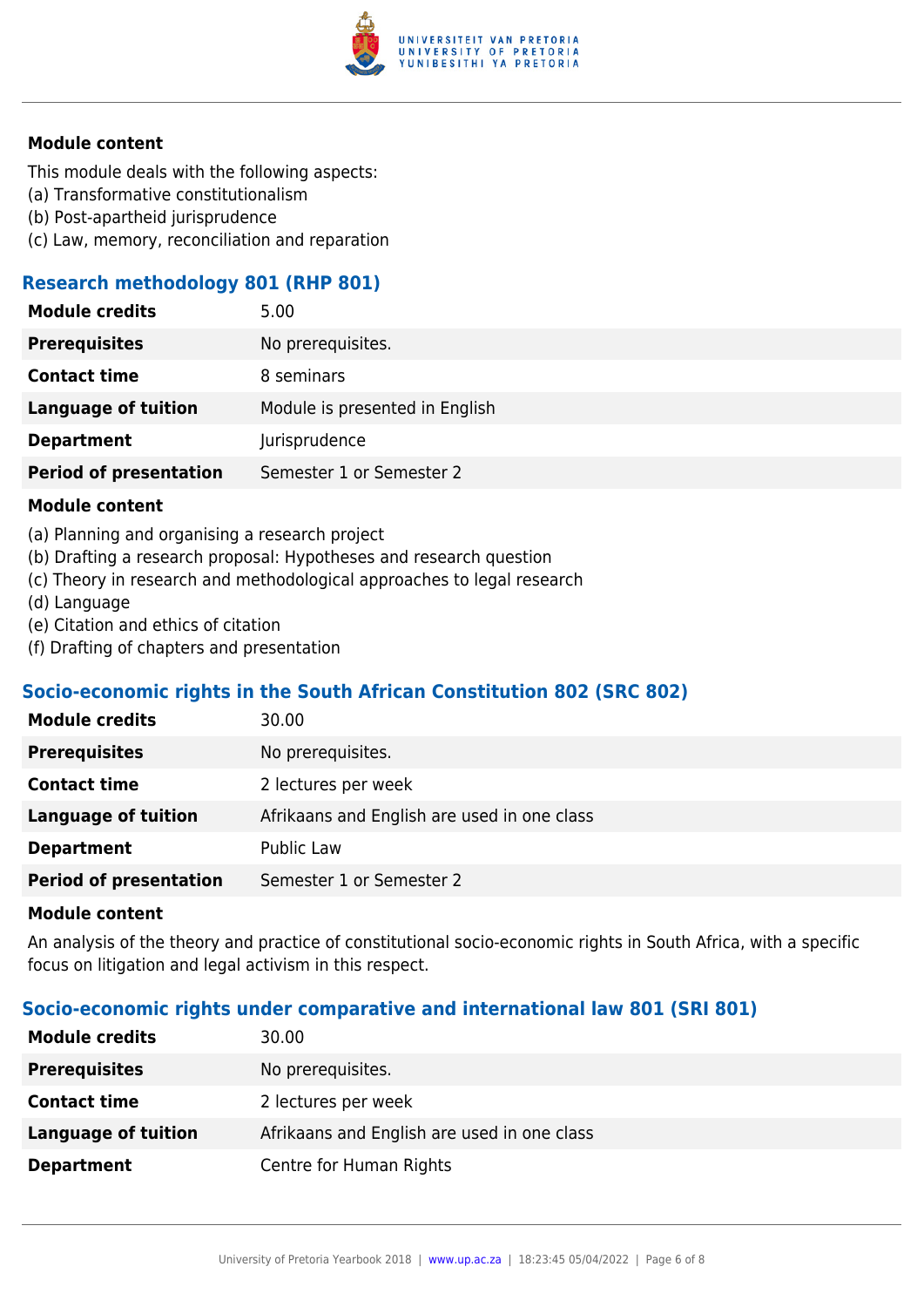

#### **Period of presentation** Semester 1

#### **Module content**

- (a) Protection of socio-economic rights in other domestic jurisdictions, in particular in Africa
- (b) Introduction to international human rights law
- (c) Socio-economic rights in the UN human rights system
- (d) Socio-economic rights in the African human rights system
- (e) Socio-economic rights in the European human rights system
- (f) Socio-economic rights in the Inter-American human rights system
- (g) Socio-economic rights in other emerging regional human rights systems